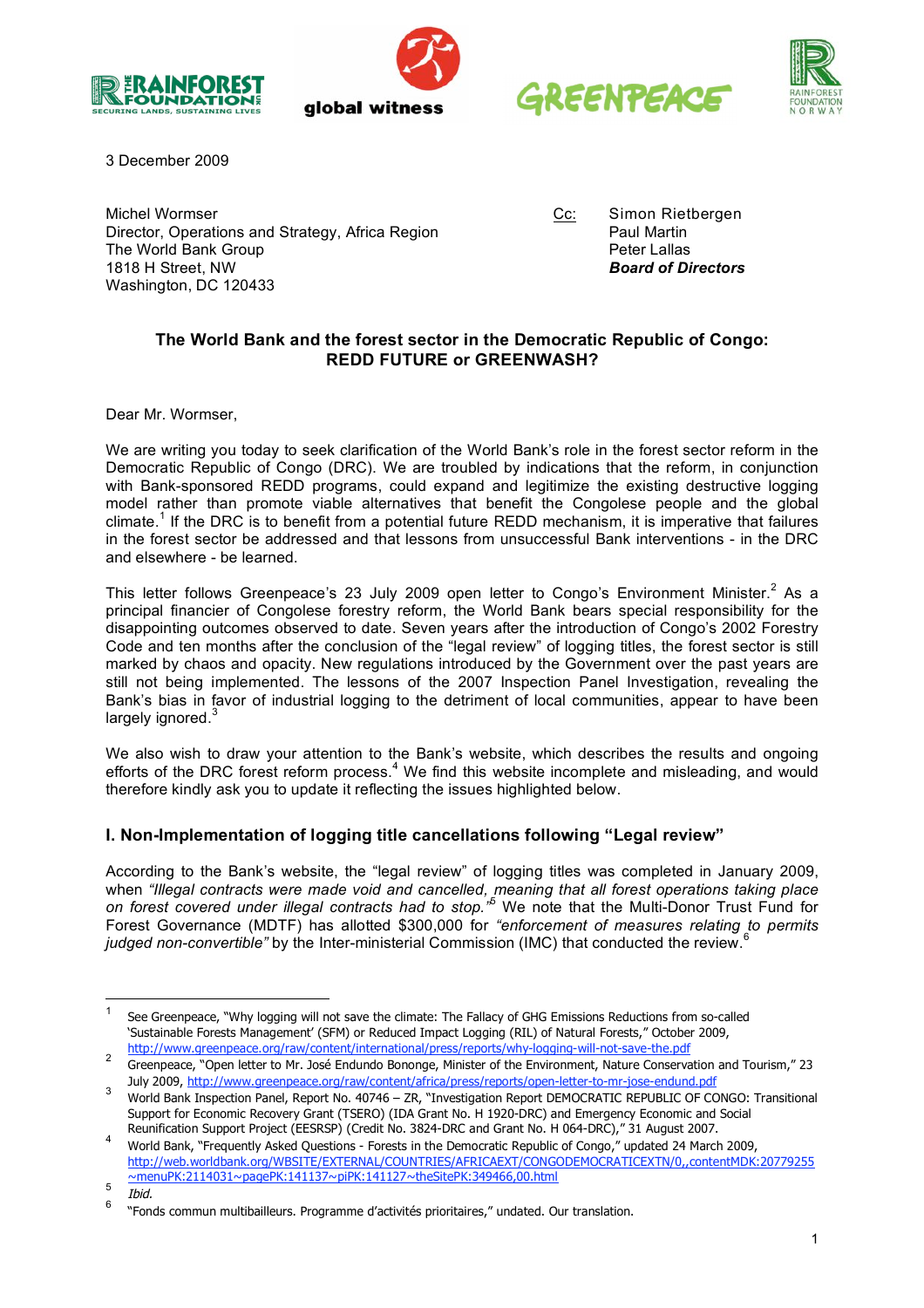







• *Which logging companies received "formal letters […] voiding their logging contracts and informing them that forest operations should be stopped", and when? Could you indicate how many titles were active before their cancellation and in which of these, if any, logging has effectively stopped?*

Civil society groups have found evidence<sup>7</sup> that certain companies whose titles were invalidated by the IMC have continued operations in violation of Arrêté 090 of 23 January 2009.<sup>8</sup> The Arrêté orders such companies to cease operations immediately upon notification of title cancellation, regardless of appeal (section 5). It further orders the provisional seizure of all such companies' moveable assets including trees felled prior to notification (section 9).

# *Examples of ongoing illegal activities after the conclusion of the "Legal Review":*

- *We are in possession of an Equateur-province cutting permit issued to Industrie de transformation de bois (ITB) on 16 June 2009. <sup>9</sup> Both of ITB's Equateur-province permits had been definitively invalidated by the IMC on 28 November 2008. <sup>10</sup> In a 21 August 2009 press conference the Minister made no reference to cancelled titles having received new cutting permits. 11*
- *Trans-M Bois has continued to ship logs out of its cancelled Orientale-province title GA 33/05. At his August press conference, the Minister stated that his services allowed Trans-M to move wood from cancelled titles because trees cut before title cancellation remain company property. <sup>12</sup> But it is precisely for this reason that Arrêté 090 requires immobilizing it for future inventory.*

Your website states that *"The Bank is monitoring the situation closely and encouraging the Government to fully apply the deliberations of the Legal Review."* In its 23 July 2009 open letter to the Environment Minister Greenpeace expressed grave concern about a government plan announced on 13 February 2009 to override IMC recommendations by validating a number of titles deemed illegal.<sup>13</sup>

In its July letter Greenpeace asked the Government to make available the cutting permits issued for 2009, but we have been unable so far to obtain this information.

• *Does the Bank have a list of cutting permits issued in 2009?*

It is important to note that artisanal logging activities - many of them supplying exporters - are equally out of control.

• *What are the strategies and measures envisaged through the MDTF and the FNCP<sup>14</sup> to help solve the problem of uncontrolled artisanal logging?*

Greenpeace open letter, op. cit.; Réseau Ressources Naturelles de la RDC, Ressources Naturelles, # 5, July-August 2009.<br>8 Ministère de l'Environnement, Conservation de la Nature et Tourisme, Arrêté ministériel n° 090 CAB/M

<sup>23</sup> janvier 2009 portant mesures de mise en œuvre des décisions de rejet des requêtes de conversion et de résiliation des

Autorisation de coupe industrielle du bois d'oeuvre n° 30/2009/EQ/13. Territoire : Ingende, lieu dit : Ifuto bloc 6, secteur :

Bokatola, superficie : 770 ha, volume : 3,383 m<sup>3</sup>.<br><sup>10</sup> Ministère de l'Environnement, Conservation de la Nature et Tourisme, Commission Interministérielle de Conversion des Anciens Titres Forestiers, "Tableau récapitulatif par titre des recommandations de la Commission Interministérielle de<br>Conversion des Anciens Titres Forestiers après examen des recours,"28 November 2008.

Conversion des Anciens Titres Forestiers après examen des recours, " 28 November 2009.<br>
<sup>11</sup> "Le ministre José Endundo répond à Greenpeace," Info-Environnement #194, 24 August 2009, and #195, 4 September 2009.  $\frac{12}{13}$  Ibid.

<sup>&</sup>lt;sup>13</sup> "Compte rendu du conseil des ministres du vendredi 13 février 2009."

Forest and Nature Conservation Project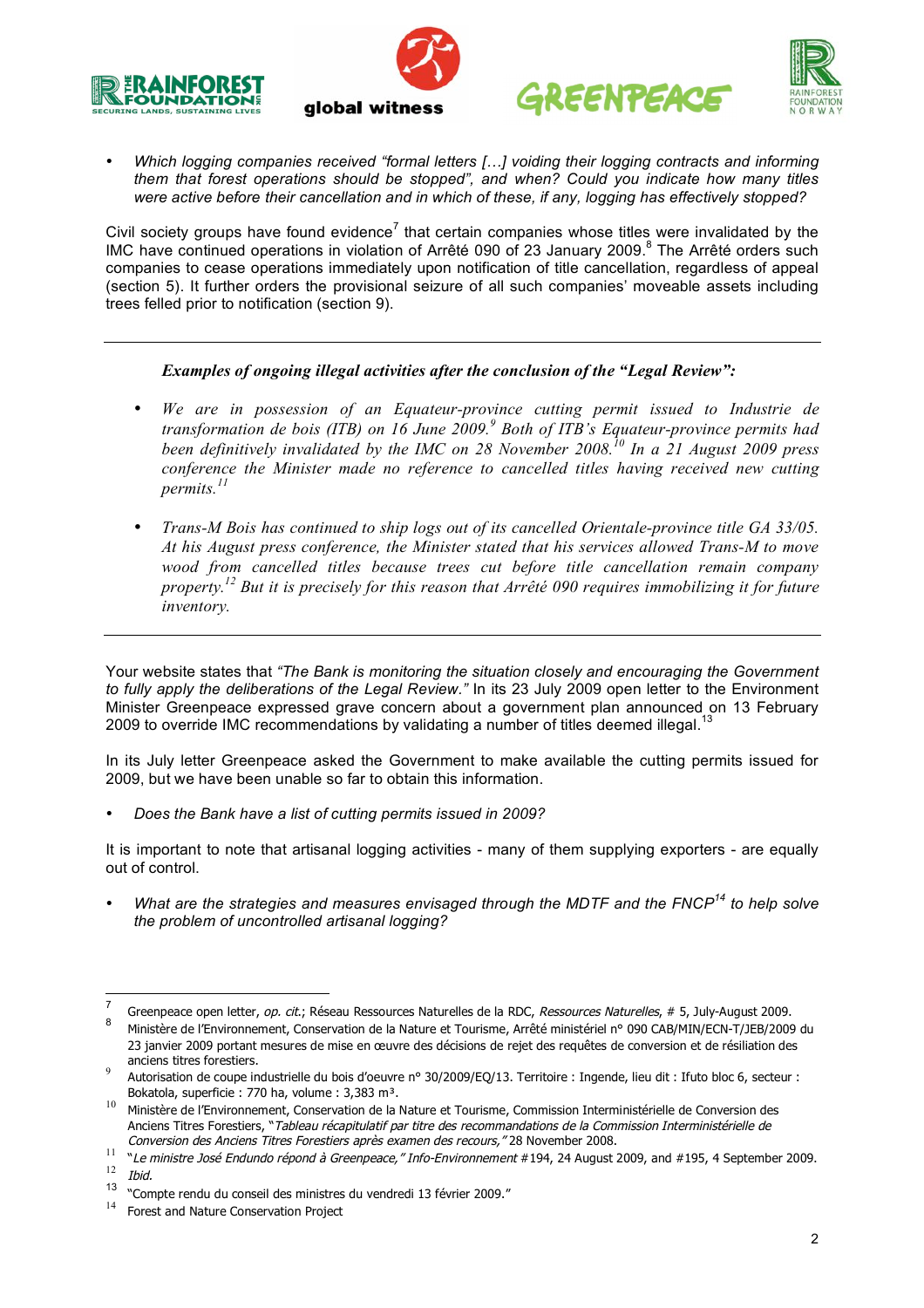







# **II. New Bank "forest governance" projects**

For many years Greenpeace, Global Witness, The Rainforest Foundation and other civil society organisations have emphasized the need to establish meaningful forest governance, including effective control and law enforcement, availability of relevant data and clarification of land use and tenure rights.<sup>15</sup> The principal forest governance measures included in the Multi-Donor Trust Fund (MDTF) and Forest and Nature Conservation Project (FNCP) appear to be the introduction of a log tracking system and the hiring of external consultants, such as an independent monitor of logging control activities.

A 2009 MDTF planning document allocates \$5 million for timber traceability, nearly 75% of the total available MDTF budget.<sup>16</sup> We understand from various sources that the traceability contract has gone, or will be going to the controversial Swiss group Société Générale de Surveillance (SGS).<sup>17</sup>

As you know, in 2006 SGS awarded a "Timber Legality" certificate to the DRC's second largest logging company, the Danzer Group - two years before the conclusion of the government's review of the legality of logging permits.<sup>18</sup>

- What is the present status of the MDTF traceability contract and what is its total cost? Has it been *subject to international bidding?*
- *Apart from funds spent on foreign contractors, what specific support is the Bank providing to the overdue establishment of government enforcement capacity at local, provincial and national level, including training, salaries, equipment and logistics for local and provincial agents, and for community-based monitoring?*

## *Independent Monitoring of non-existent forest control?*

The 2009 MDTF planning document budgets \$180,000 for the imminent recruitment of an Independent Observer of forestry control.<sup>19</sup> Your website states that a 2007 Global Witness feasibility study *"revealed that the Government's instruments and organization were inadequate to protect DRC's forests from illegal logging and it suggested improvements. The test convinced the Government of the value of independent monitoring as a means of establishing viable and credible systems to control commercial logging operations."*

Your site neglects to mention the mission report's conclusion that Independent Observation of the DRC forestry administration *"would make no sense in the absence of a system of regular control*." <sup>20</sup> Global Witness was so appalled by its findings in 2007 that it called for "*an immediate halt to logging*." <sup>21</sup> The six conditions it set for lifting this ban were:

- 1. the conclusion of the conversion process and the resolution of all local appeals of conversion results,
- 2. the establishment of a national zoning plan,
- 3. the issuing and implementation of all Forestry Law application decrees,
- 4. the drafting and approval of forestry management plans,
- 5. the establishment of "effective and objective" forestry control,
- 6. the establishment and functioning of national and provincial consultative councils.

We note that at present *not a single one* of these conditions has been met.

<sup>15</sup> See for example: Greenpeace, letter to John McIntire/World Bank, <sup>22</sup> December 2005; Greenpeace, letter to Michel Wormser, 16 May 2007; CODELT, FERN, Forests Monitor, Global Witness, Greenpeace, OCEAN, Rainforest Foundation, Réseau

Ressources Naturelles (RRN), Open letter to Mr. José Endundo, 23 April 2008.<br>
"Fonds commun multibailleurs," op. cit.<br>
The FNCP Project Appraisal document refers to the "Setting up [of] a log tracking and related control

<sup>18</sup> SGS, "SGS TLTV Statements (Legality of Production – TLTV/LP) - issued and currently valid, "http://www.forestry.sgs.com/documents/sgs-tltv-programme-website-summary-11-11-2009-en.pdf

<sup>19 &</sup>quot;Fonds commun multibailleurs," op. cit.<br>20 Global Witness, "Rapport final de missions de contrôle dans le cadre de l'étude d'un Observateur Indépendant en appui au contrôle forestier en RDC, Dates  $06 - 27$  août,  $19 - 25$  septembre 2007," undated. Our translation.<br> *21 Ibid.*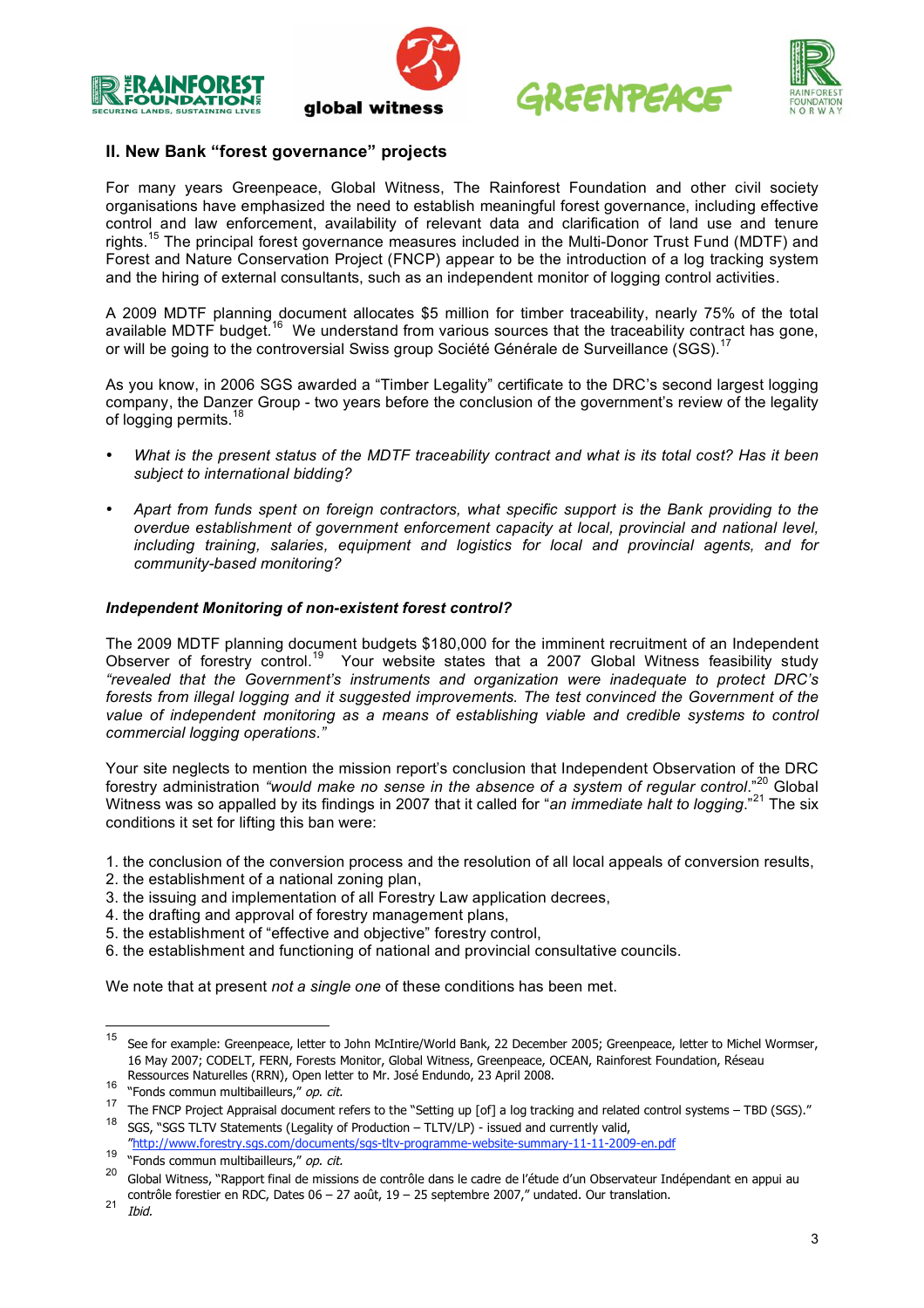







• *Given the absence of even minimally "effective and objective" forestry control in Congo, what are the expected activities, benchmarks and outcomes of the independent monitor contract?*

## *Lack of Transparency*

The 2008 MDTF concept paper notes the objective to "*strengthen the role of civil society in a) controlling the resources generated from the exploitation of forest resources and b) holding public authorities accountable for the use of those resources.*" <sup>22</sup> It acknowledges the fact that *"basic information on the management of the forest heritage is not regularly made available to the public"* and that "it is difficult to detect and sanction illegal exploitation in the field, even though there are relatively *few concessions."* <sup>23</sup> Indeed data regarding logging revenues, production and export volumes, log prices, taxes paid or employment figures is not made public, online or otherwise.

Exchanges last 16 and 17 November between Greenpeace and around 50 representatives from forestdependent communities in Bumba (Equateur) confirmed the Bank's findings on the lack of information among communities and local administrations about logging activities. Even basic data such as maps indicating concession boundaries or cutting permits are still unavailable.<sup>24</sup>

• *How will the Bank's new programs ensure that "basic information" regarding the logging sector is made publicly available and when will concerned communities begin to have access to this information?*

#### *Social conflict*

Plans are currently being developed to standardize the so-called "social responsibility contracts" between companies and local communities. The sad reality is that logging companies continue to contribute to social chaos. Recent examples include:

- In June 2009, villagers in the territoire of Aketi (Orientale) protesting non-application of 2005 and 2007 "cahiers des charges" blocked logging activity of the Swiss-based Danzer Group.<sup>25</sup> In 2007, Danzer had sued 29 villagers and human rights activists in the Bumba area (Equateur) for addressing a petition to the government complaining of "abusive" logging.<sup>26</sup>
- In September 2009, local women at Mbelo (Equateur) blocked passage of logging trucks of Sodefor, a subsidiary of Congo's largest logging company, the Liechtenstein-based Nordsüdtimber Group.<sup>27</sup> Three and a half years previously, following similar protests in the same village, police and military retaliated by reportedly raping 38 women.<sup>28</sup>
- In September 2009, while a Bank mission was meeting with the Environment Minister and Prime Minister, workers at Sodefor's Kinshasa sawmill were on strike to protest unhealthy work conditions, non-payment of the minimum wage and layoffs without union consultation.<sup>29</sup>

Your March 2008 MDTF concept note proposed an activity called "Follow-up of project specifications" designed *"[…] to benefit the village communities neighboring the concessions. It shall assist riparian communities during negotiation of […] social specifications with neighboring concession holders, and in following up the implementation of such commitments. At the national level, the activity shall assist in*

<sup>&</sup>lt;sup>22</sup> "Multi-Donor Trust Fund for Forest Governance in Post-Conflict Democratic Republic of Congo," March 2008.<br><sup>23</sup> Ibid.

<sup>&</sup>lt;sup>24</sup> See also Dynamique des Groupes des Peuples Autochtones (DGPA), "Lettre Ouverte au Ministre de l'Environnement, Conservation de la Nature et Tourisme," 2 March 2009.<br><sup>25</sup> Greenpeace research.<br><sup>26</sup> See Greenpeace, "Logging Sector Briefing for the Democratic Republic of Congo. DRC logging review: The carving up of the

Congo continues," October 2008, http://www.greenpeace.org/raw/content/international/press/reports/DRC-logging-sectorbriefing.pdf

<sup>27</sup> Greenpeace research.<br>
28 Greenpeace, "Logging Sector Briefing," op. cit.<br>
29 Agence congolaise de presse, "Les agents de la Sodefor en grève," 19 September 2009, http://www.digitalcongo.net/article/61178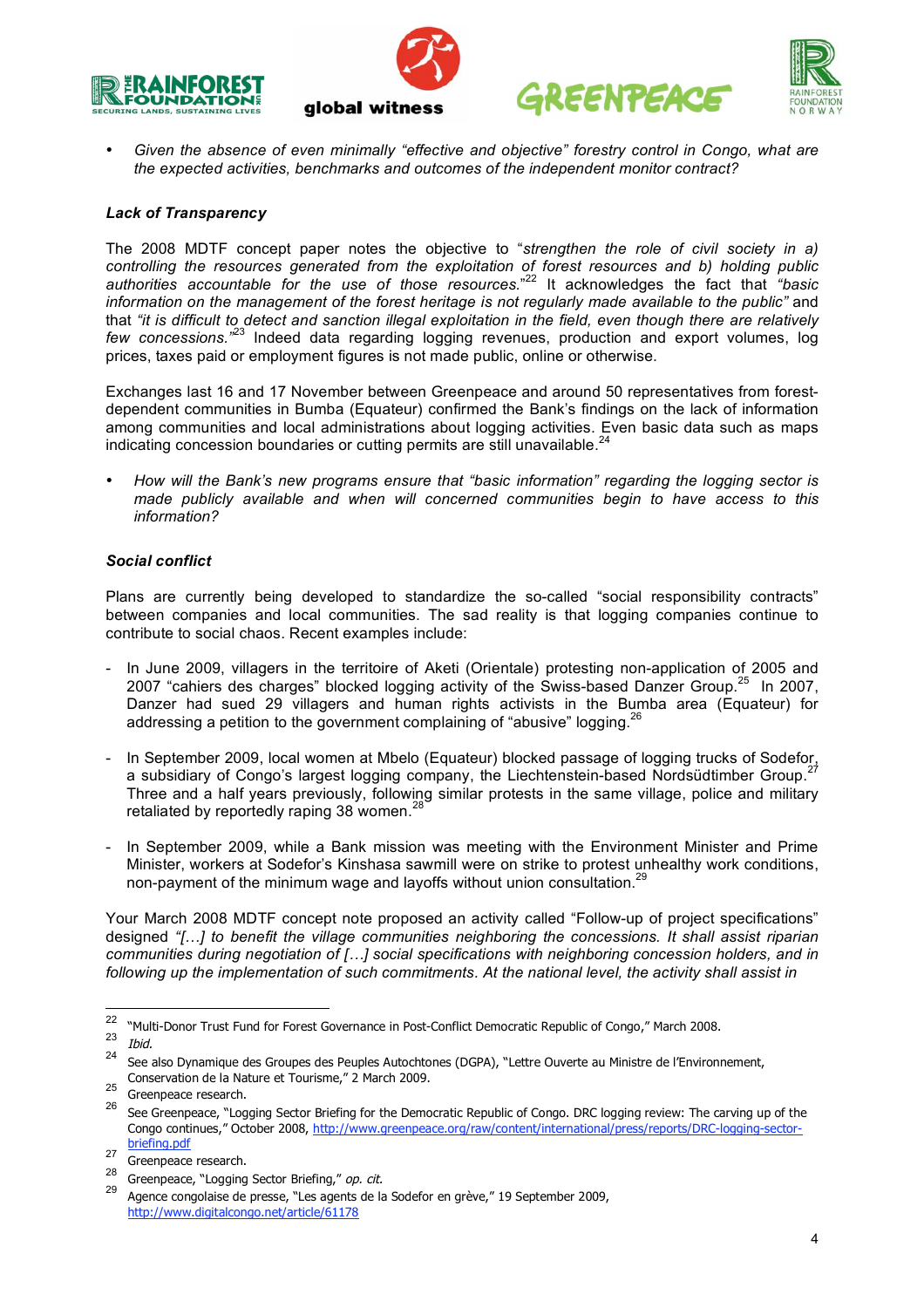







*the establishment of a national register of specifications that can serve as a systematic instrument for informing the public about the content of specifications, and for monitoring the implementation thereof." 30*

• *This activity no longer appears in the 2009 planning document of the MDTF. Has it been dropped?*

In Appendix 12 of the FNCP project appraisal document the Bank states, under "Support to communities during negotiations with industry or other economic partners": *"Given that communities may not be familiar with the rights and obligations defined in the new forest legislation, specific assistance will be provided to them."* 31

• *Does FNCP "assistance" to local communities include legal aid in seeking compensation from companies for damage incurred from logging operations?*

# **III. Industrial logging expansion or moratorium?**

The Bank's March 2009 FNCP project appraisal document bases its estimate of future forestry tax revenue on *"the assumption that the area under concession management will remain at the level established by the legal review, [and] that no further allocations are made during the project life [i.e. until June 2015] […]." 32*

The Environment Minister announced on 9 January 2009 in a speech to the Kinshasa Rotary Club: *"We will be encouraging the extension of the forestry management dynamic with the goal of eventually* attaining an area under management of 40 million ha, i.e. an area four times the area currently under management. [...] In the end, these actions ought to allow us at the very least to quadruple, rapidly, the *formal sector's present level of economic performance: i.e. \$1 billion of new investments, 60,000 employees and \$80 million of tax revenue." 33*

• *On what grounds does the Bank assume that "no further allocations" will be made in the next six years?*

## *The Moratorium on logging expansion should be maintained*

As expressed in various letters over the past years, civil society organizations demand that the 2002 moratorium on the allocation of new logging concessions be maintained, until a proper participatory land use planning process and credible forest governance and control systems are in place. 34

• *Does the World Bank support this recommendation?*

## **IV. Logging does not pay – but there are alternatives**

The Bank estimates the current level of annual fiscal revenues from logging at US\$ 2 million.<sup>35</sup> The Bank further estimates that, on the assumption that *"fiscal recovery rates will gradually grow up to 50%* by year 4 and to 75% at the end of the project, the overall fiscal revenue is estimated to grow at about *US\$7.6 million."* Not only are these figures light years away from the US\$ 60 to 360 million in area tax

<sup>&</sup>lt;sup>30</sup> "Multi-Donor Trust Fund for Forest Governance," op cit.<br><sup>31</sup> World Bank, "Project Appraisal document on a proposed International Development Association grant in the amount of SDR 42.3 million (US \$64.0 million equivalent) and a grant from the Global Environment Facility Trust Fund in the amount of US \$6.0 million to the government of the Democratic Republic of Congo for a Forest and Nature Conservation project," 3 March  $rac{2009}{\text{thid}}$ 

<sup>&</sup>lt;sup>33</sup> "Conférence de M. le Ministre José E.B. Endundo à l'invitation du Rotary Club Kinshasa sur les thématiques de

l'environnement et de la gestion du patrimoine forestier de la République Démocratique du Congo," 9 January 2009.<br>See for example Greenpeace, letter to Paul Wolfowitz, 16 May 2007.<br><sup>35</sup> World Bank, "Project Appraisal docu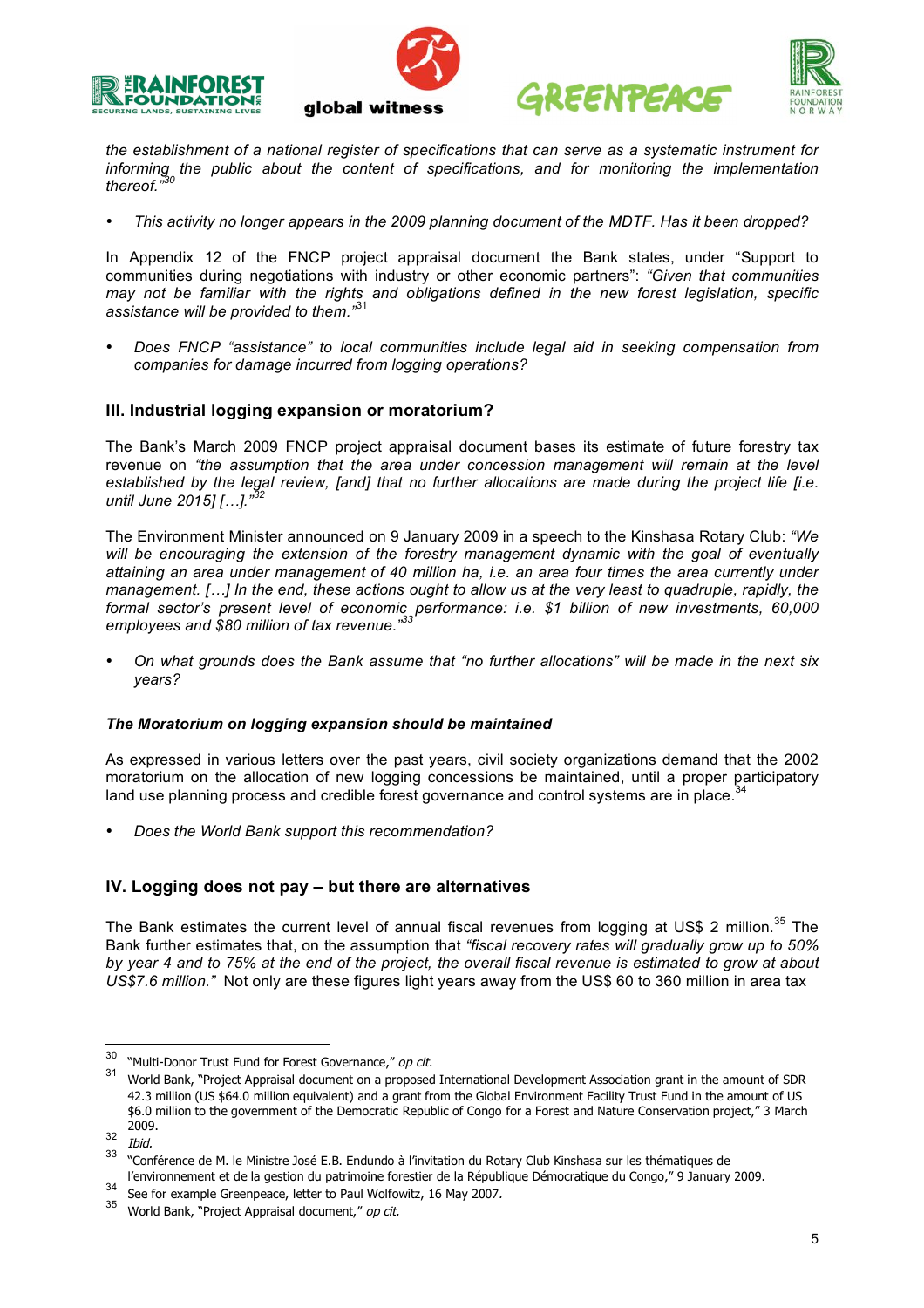







revenues that the Bank predicted when it first kick-started the logging sector reform in the DRC,  $36$  but they demonstrate that even in strictly economic terms logging the forests of the DRC makes no sense.

- How many millions of dollars has the Bank invested to date and how many does it plan to invest in *a sector that it predicts might generate US\$ 7.6 million per year in fiscal revenues in 2015?*
- *How will announced area (and other?) tax reductions<sup>37</sup> as requested by the private sector affect current and projected logging revenues?*

As stated in the Priority Agenda*<sup>38</sup>*:

"Industrial timber production has a poor track record in Africa. Over the past sixty vears, there is little *evidence that it has lifted rural populations out of poverty or contributed in other meaningful ways to local and national development."*

More meaningful ways to protect Africa's forests and to contribute to local and national development are offered by alternatives that can be supported by a proper future REDD mechanism<sup>39</sup>.

## *Participatory Land Use Planning and Community Forests*

Participatory land use planning "*based on the multifunctional use of forests*" <sup>40</sup> is one of the pillars of the priority agenda agreed by the DRC government, international donors and civil society. On land use planning, the priority agenda states: "*this process is expected to lead to the creation of community forests and new protected areas, and to help develop non-extractive uses.*" 41

The March 2009 Project Appraisal document for the FNCP states that the Environment Ministry *"has developed and adopted [...] 'Interim Guidelines for Forest Zoning' (IGFZ) which are fully consistent with the World Bank Safeguard Policies […]."* <sup>42</sup> According to our information, the zoning guide is still in draft form and has not been adopted. NGO's have expressed strong concerns regarding the consultation process and the contents of the current draft.<sup>43</sup>

Please recall that the Inspection Panel noted in 2007 that *"the Bank dropped its initial component on land use zoning in favor of a priority to concession reform and thereafter possible development of land* use zoning. The Panel finds that as a result of the forest concession reform effort, which results in 25 *year titles to extract timber, the Bank will in fact have supported de facto land use zoning".*

The priority agenda states: "*As a bottom line, local communities' uses should be mapped and their rights secured. Areas for new parks, logging or other uses would be identified in non-disputed areas*."

We believe that more participatory work before completing the land use planning methodology is crucial in order to reach consensus on different uses of forests and related allocations.

<sup>36</sup> See World Bank, "Secteur forestier: Mission de prise de contact (17 février – <sup>7</sup> mars 2002)," undated. "[…] cette taxe <sup>à</sup> elle seule pourrait atteindre entre 60 et 360 millions US\$ par an si toutes les concessions de la RDC étaient attribuées en conditions de marché ouvert." "Base d'estimation : la surface de forêts productives de la RDC est de 60 millions d'hectares et

or cannel due te medal de la redevance de sapernele pourrait se situal entre 1 et 6 donars par ricciale et par an [...].<br>The morference de M. le Ministre José E.B. Endundo à l'invitation du Rotary Club," op. cit.<br>Bebroux, Analysis of <sup>a</sup> Priority Agenda. A collective report by the World Bank, Center for International Forestry Research (CIFOR), Centre International de Recherche Agronomique pour le Développement (CIRAD), African Wildlife Foundation (AWF), Conseil National des ONG de Développement du Congo (CNONGD), Conservation International (CI), Groupe de Travail Forêts (GTF), Ligue Nationale des Pygmées du Congo (LINAPYCO), Netherlands Development Organisation (SNV), Réseau des Partenaires pour l'Environnement au Congo (REPEC), Wildlife Conservation Society (WCS), Woods Hole Research Center (WHRC), World

Agroforestry Centre (ICRAF) and World Wide Fund for Nature (WWF), 2007.<br><sup>39</sup> Greenpeace, "Greenpeace Policy on Saving Forests to Protect the Climate," August 2009,

http://www.greenpeace.org/raw/content/international/press/reports/greenpeace-policy-on-saving-fo-2.pdf

<sup>40</sup> Debroux *et al., op.cit.*  $\frac{41}{42}$  *Ibid.* 

<sup>&</sup>lt;sup>42</sup> World Bank, "Project Appraisal document," op cit.<br><sup>43</sup> Greenpeace open letter, op. cit.